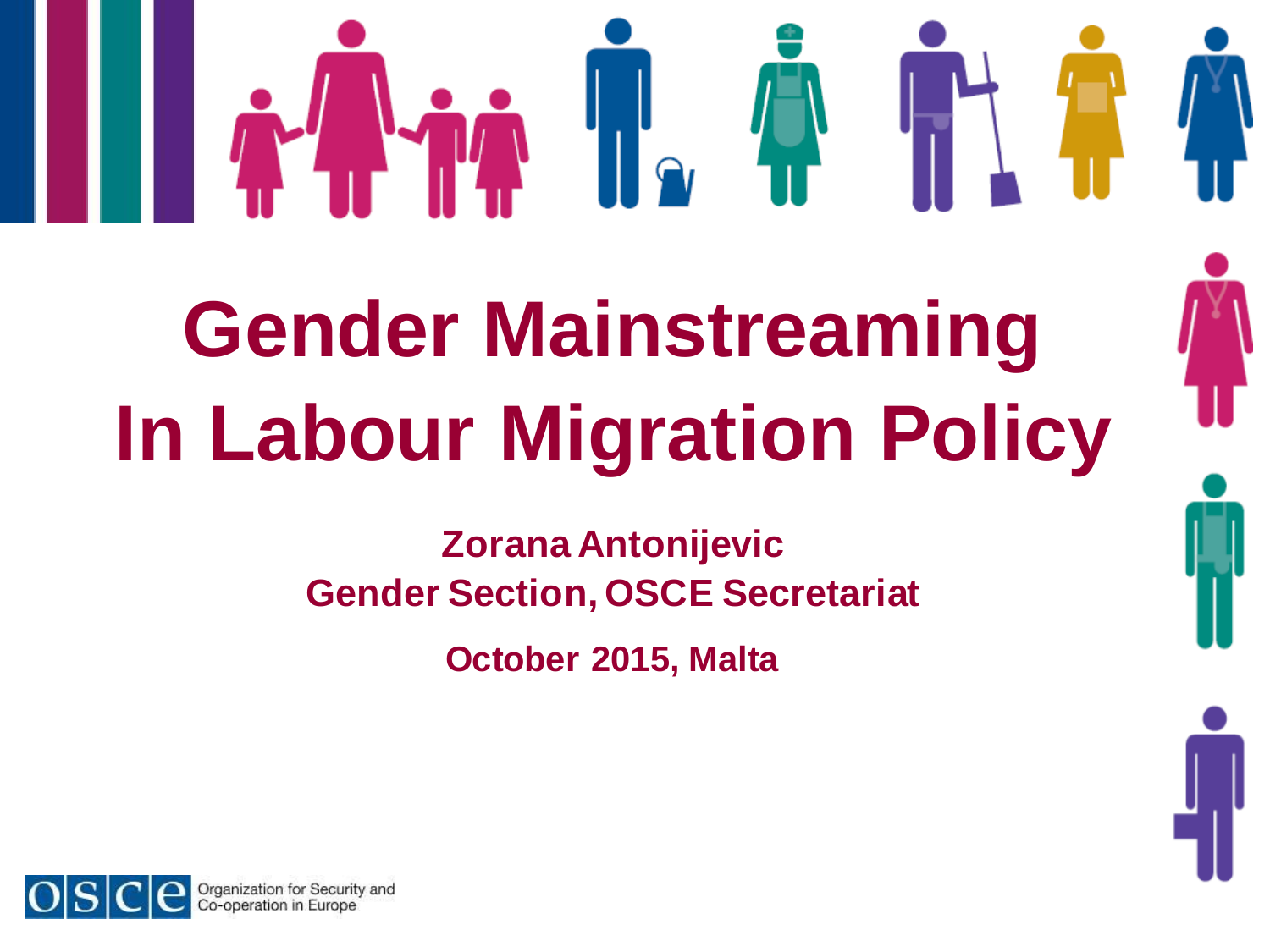#### **Contents**

- **Part 1: Definitions**
- **Part 2: Gender-related aspects of labour** migration policies
- **Part 3: Goals of gender-mainstreaming** labour migration policies and main actors
- **Part 4: Discussion**



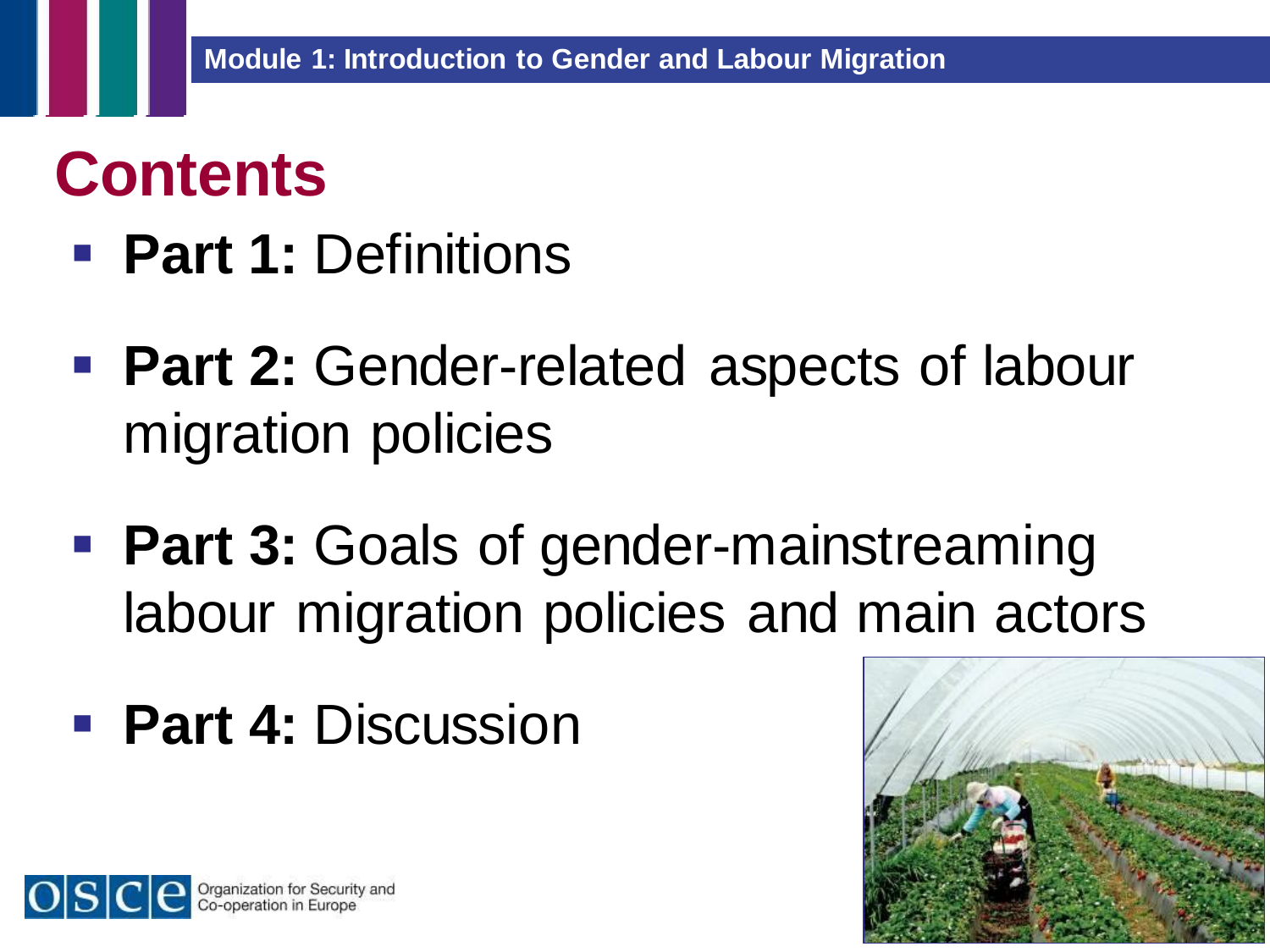

## **Part 1: Definitions**

- **Gender and Sex**
- **Gender Roles**
- **Gender Mainstreaming & Gender Analysis**

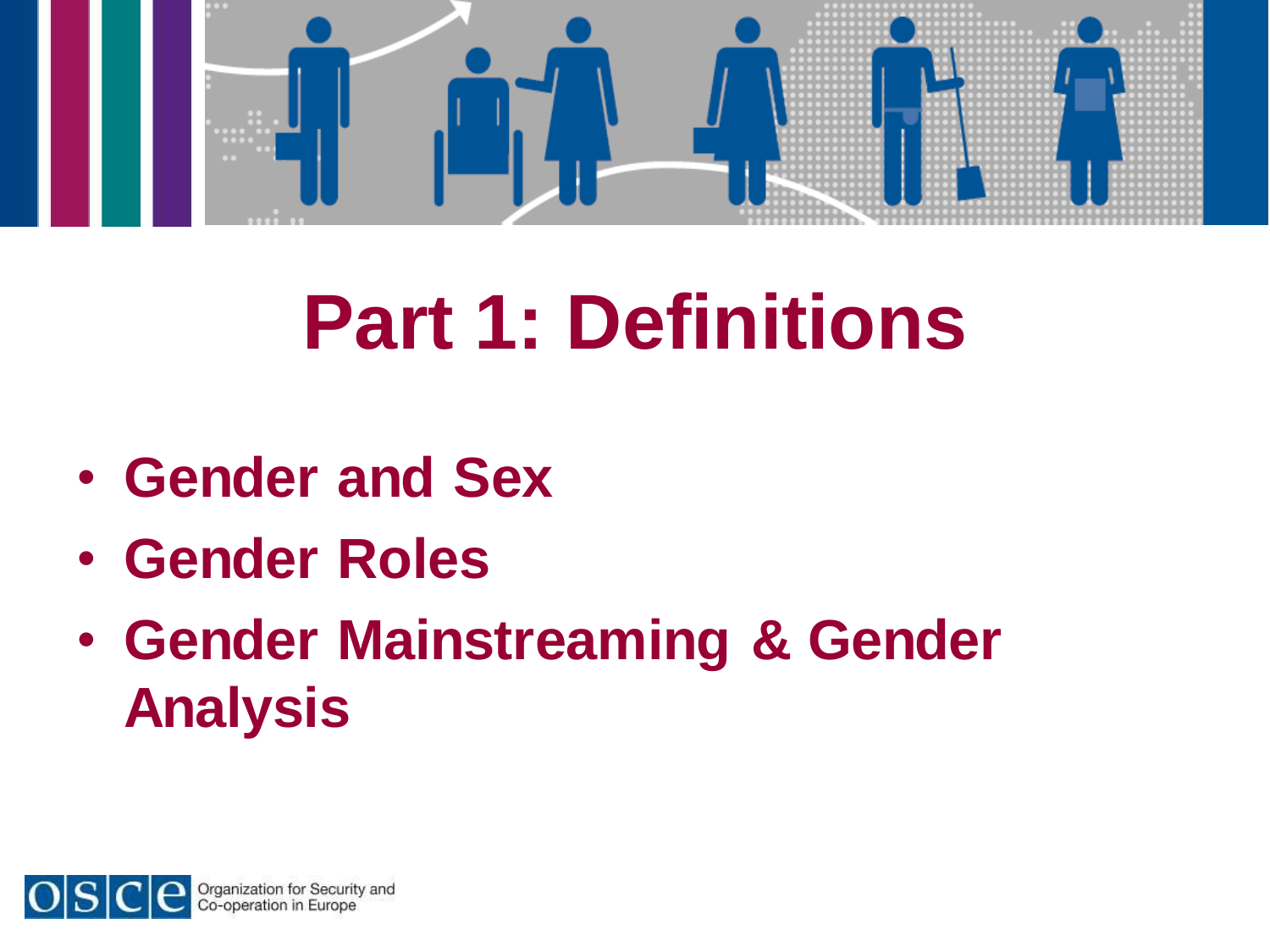#### **Concept of Gender**

- **Gender** refers to socially constructed differences between men and women.
- **Sex** refers to biological differences between men and women.

Being socially constructed, gender differences intersect also with:

race; caste; class; ethnicity; religion and culture; age; marital status and time.

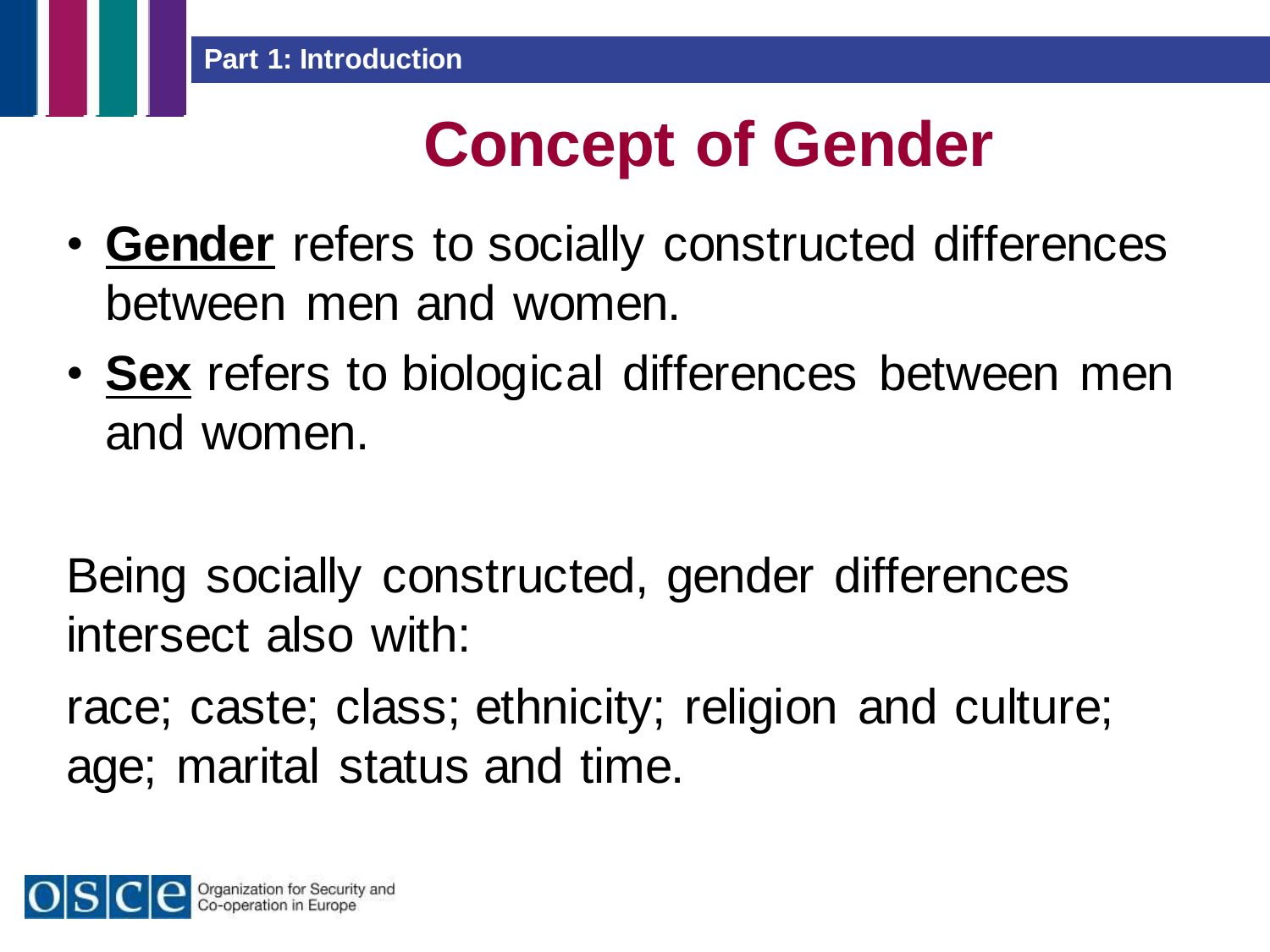### **Concept of Gender**

• **Gender roles** are learned behaviors in a given society/community, or other special group, that condition which activities, tasks and responsibilities are perceived as male and female



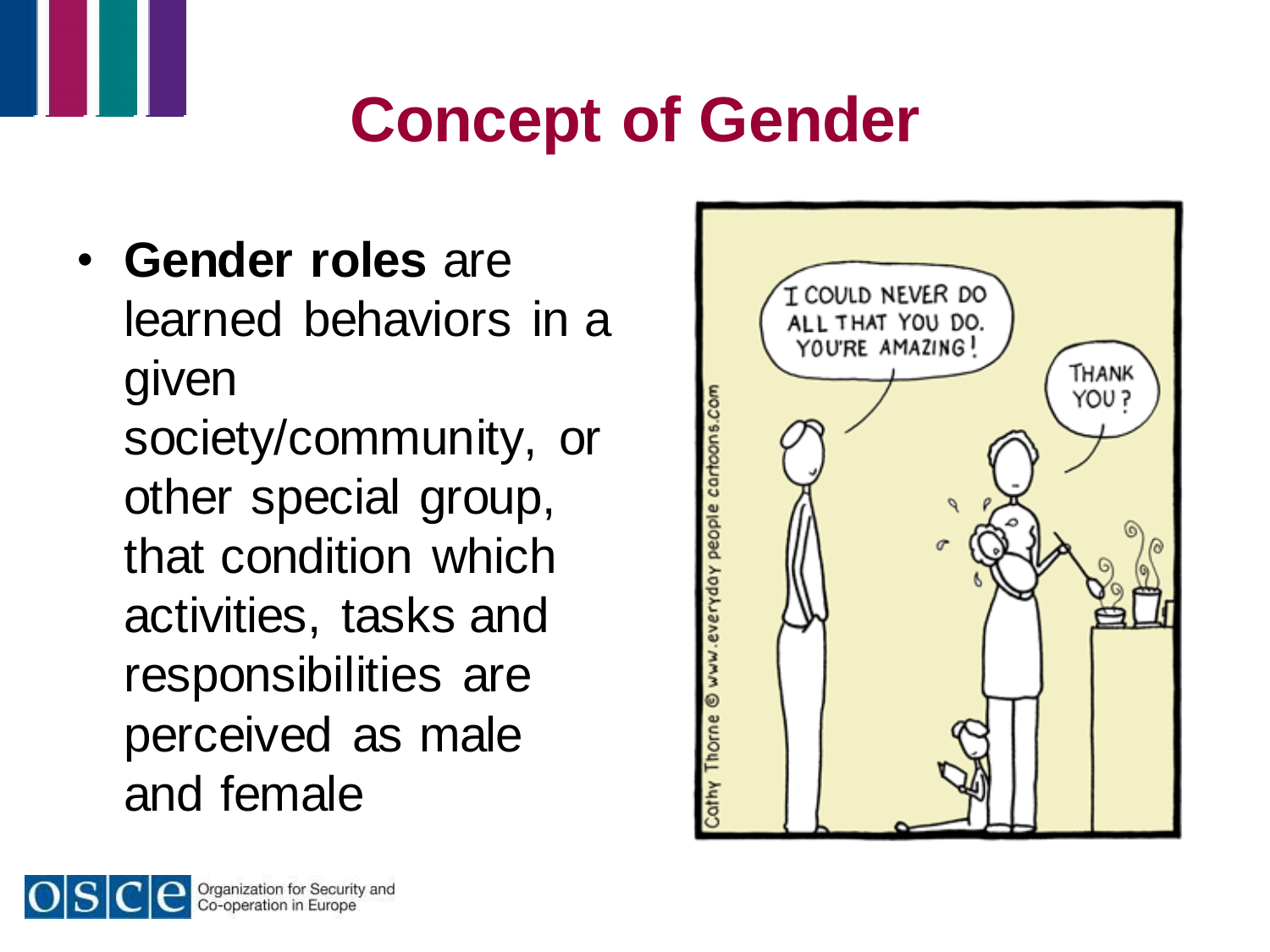## **Concept of Gender**

Gender is institutionalized:

- In public and political life, history, religion, tradition, media, culture
- In economy (labour market, care)
- In social relations/roles, private life

Understanding gender also involves analysis of **power relations = how power is used and shared**

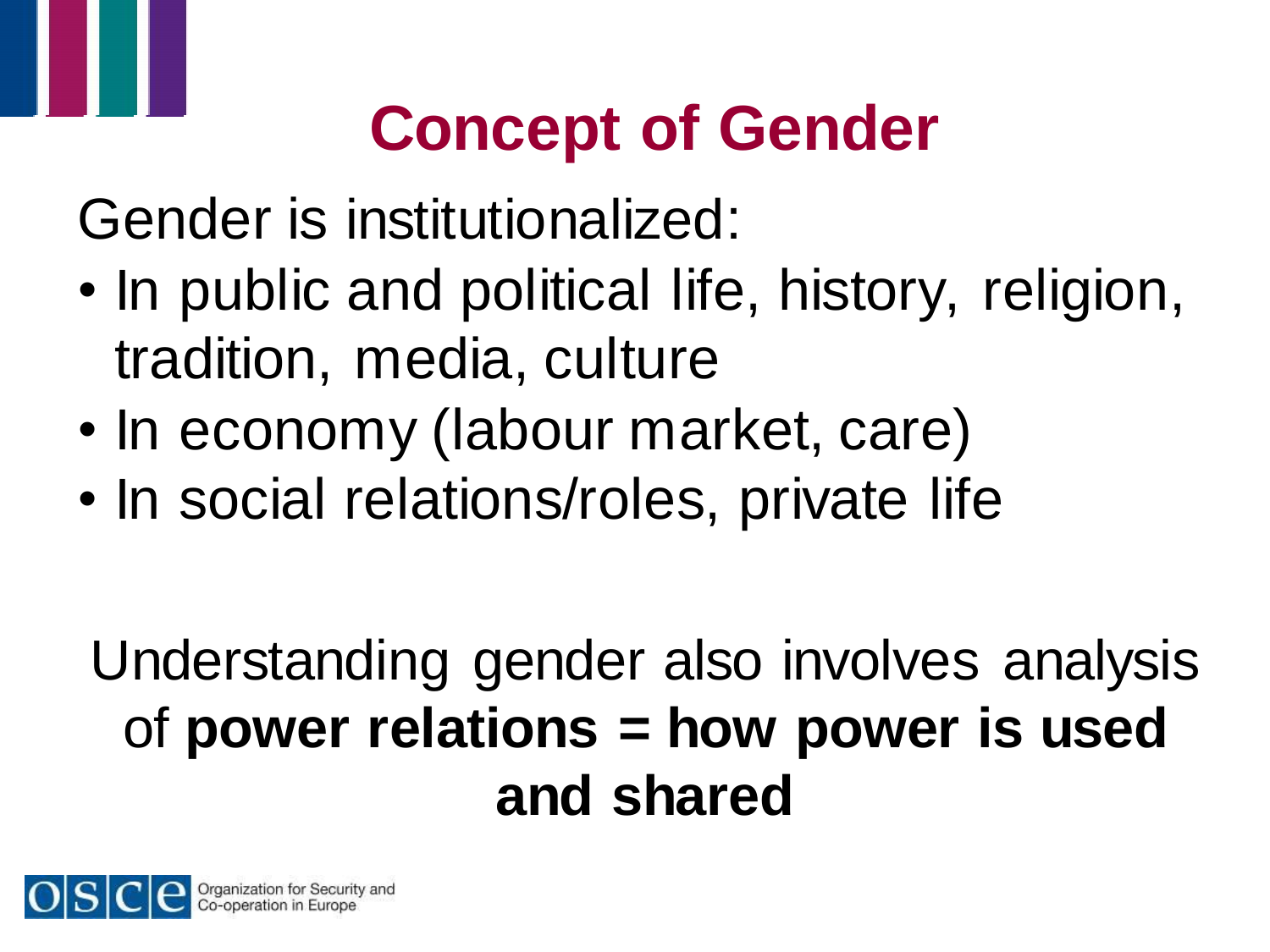**Gender mainstreaming – history of the concept**

**SHIFT IN UNDERSTANDING OF THE PROBLEM[1]**

| <b>EARLY APPROACHES</b>                                                                                                                                            | <b>CURRENT THINKING</b>                                                                                                                                                                                                      |
|--------------------------------------------------------------------------------------------------------------------------------------------------------------------|------------------------------------------------------------------------------------------------------------------------------------------------------------------------------------------------------------------------------|
| <b>Analysis:</b><br>women left out<br>women lack:<br>$\blacktriangleright$ education<br>$\blacktriangleright$ training<br>$\blacktriangleright$ credit self-esteem | <b>Analysis:</b><br>social structures and processes<br>recreate inequalities between<br>women and men in:<br>$\blacktriangleright$ resources<br>$\blacktriangleright$ opportunities<br>$\blacktriangleright$ decision-making |
| <b>Problem: women</b>                                                                                                                                              | <b>Problem: inequality between women</b><br>and men                                                                                                                                                                          |
| Approach:<br>women must change their attributes<br>to be integrated into development                                                                               | Approach:<br>society and institutions must<br>change ideas and practices in<br>support of equal choices and<br>opportunities                                                                                                 |

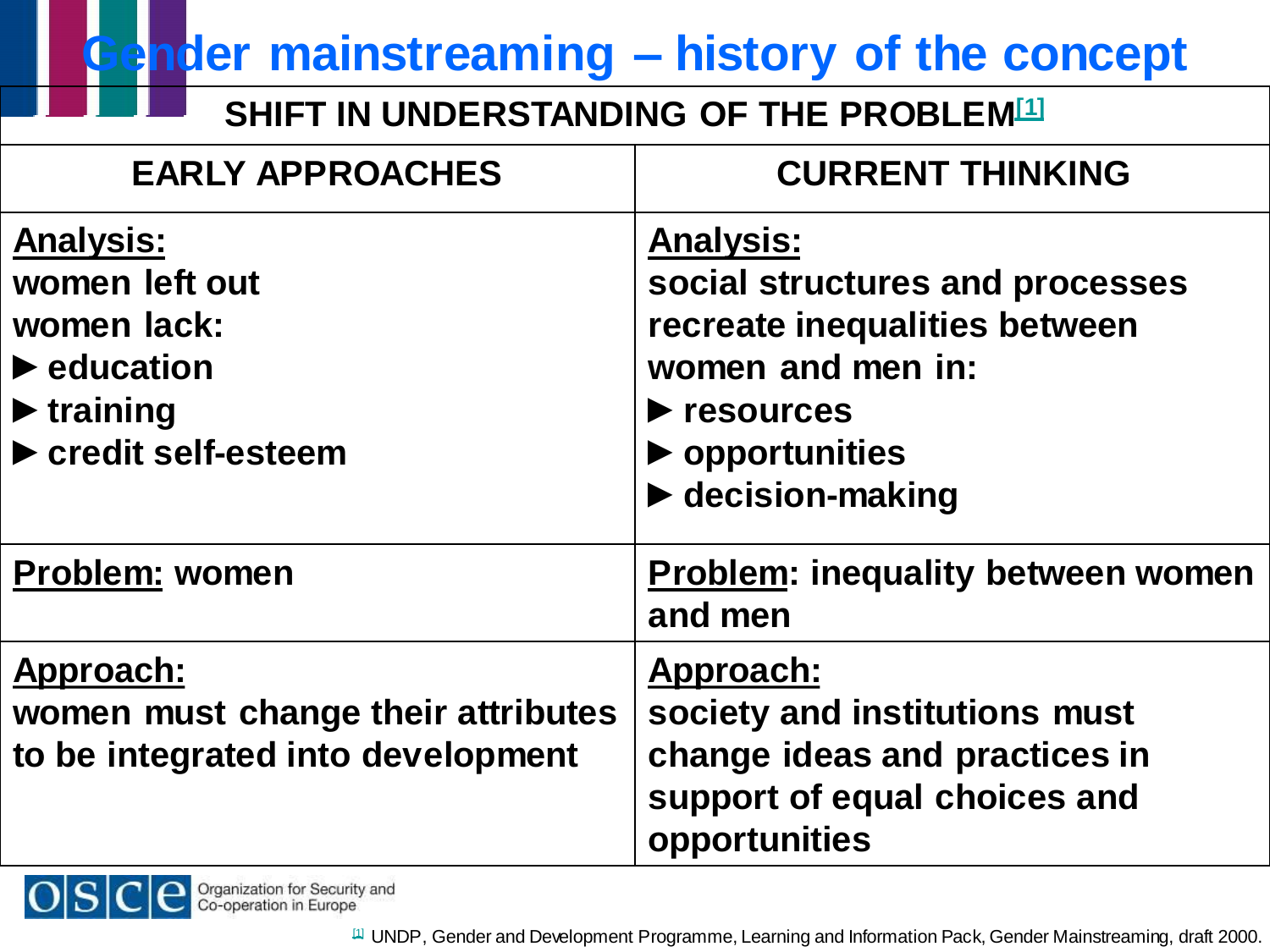# **Step by Step on Gender Mainstreaming**

- 1.Awareness raising Creating a common knowledge – Commitment
- 2. Ensuring equal participation in decision making – Empowerment – Leadership
- 3. Creating gender responsive and sensitive policies – Accountability
- 4. Having support mechanisms gender experts, advocates
- 5. Changing the way how organizations work and think

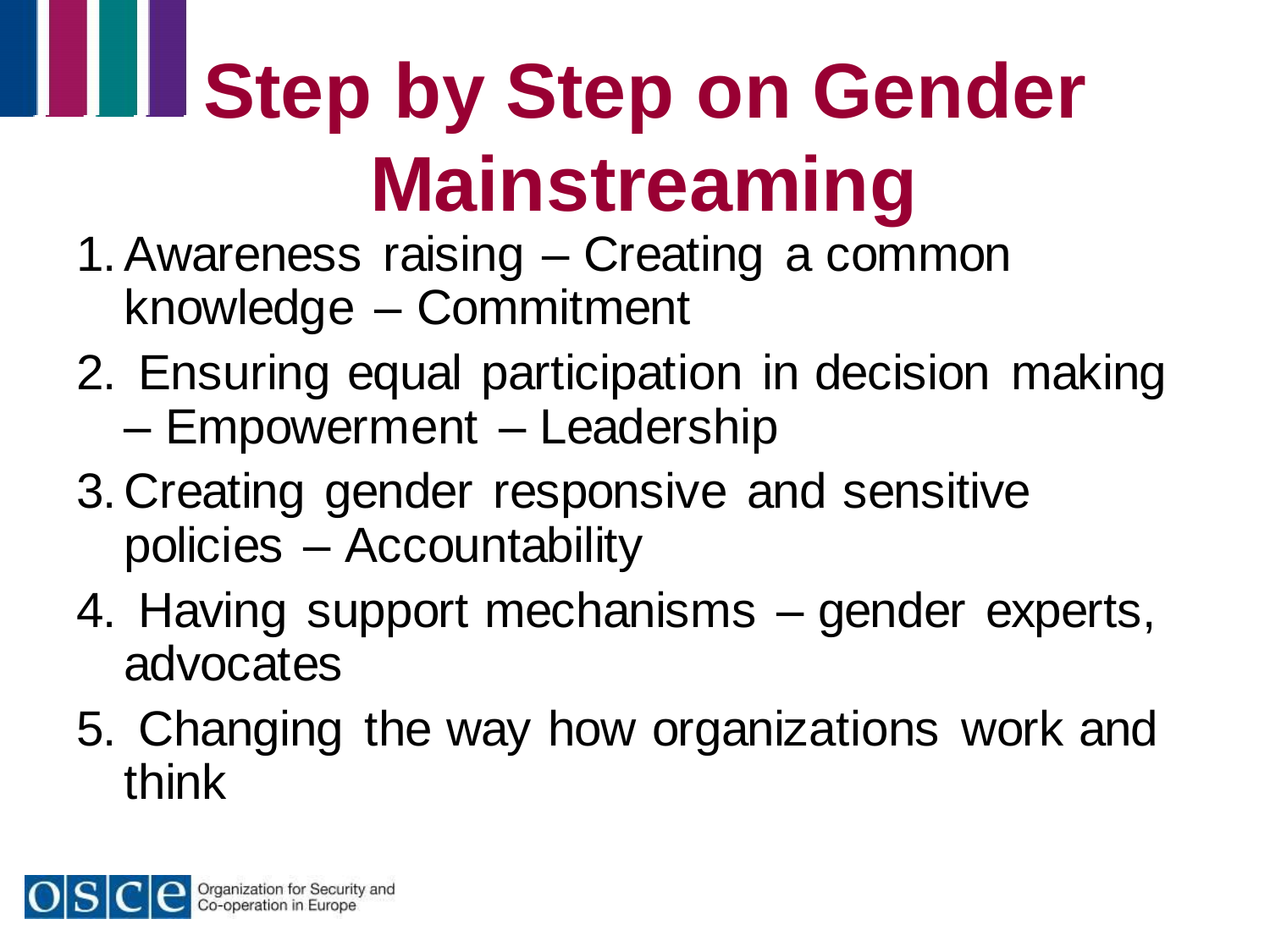### **Gender mainstreaming – how to make it work!**

- Disaggregated statistics
- Surveys and research
- Cost-benefit analyses from gender perspectives
- Checklists
- Guidelines and Terms of Reference
- Gender Impact Assessment (Screening)
- **Monitoring**
- Gender budgeting

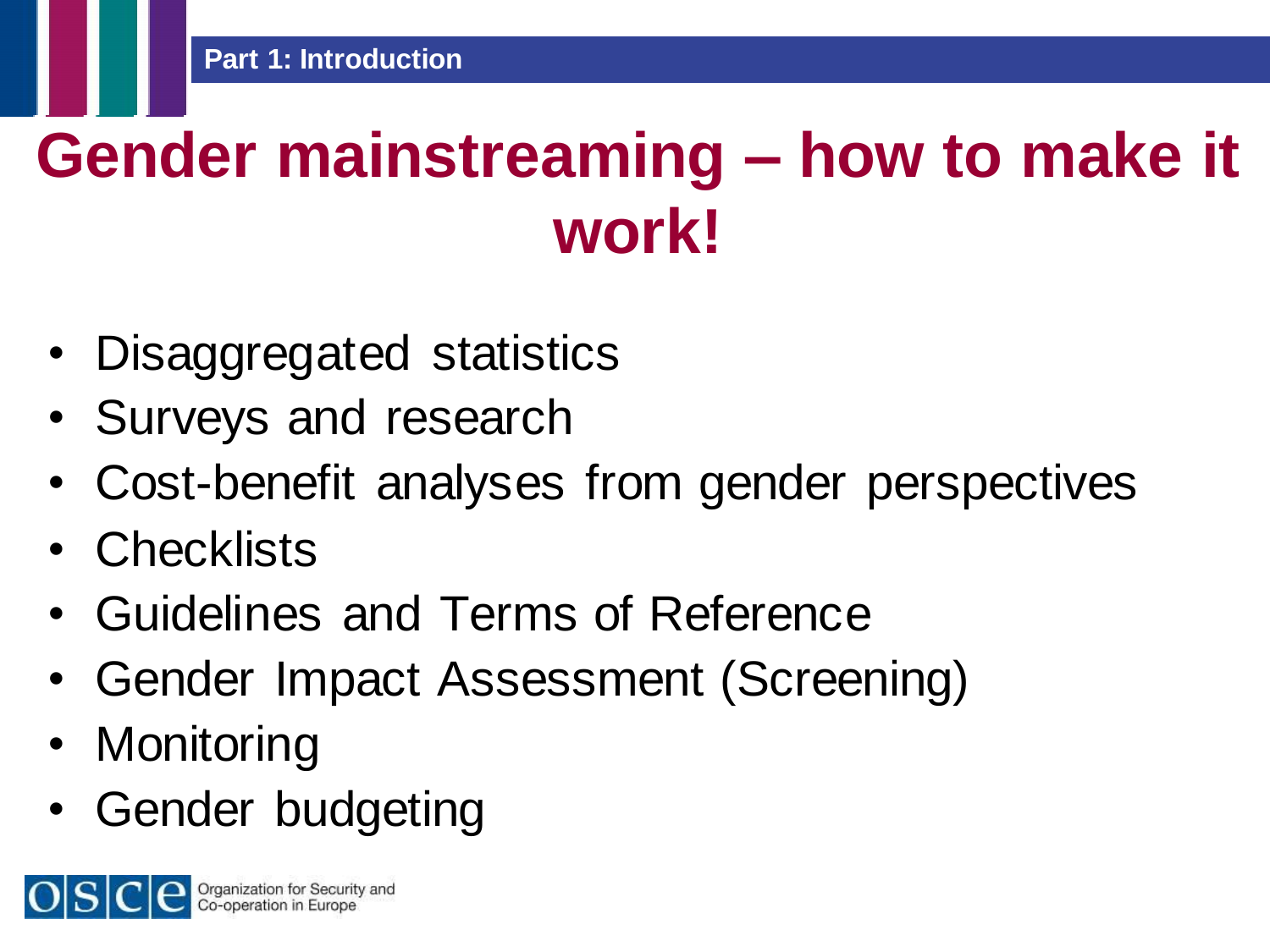#### **Gender Analysis**

Social analysis to distinguish the resources, activities, potentials and constraints of women relative to men in a given socioeconomic group – help us to understand gender regimes and power relations in the given context/country.

Different types/models/tools of gender analysis;

Important questions to ask!

Organization for Security<br>Co-operation in Europe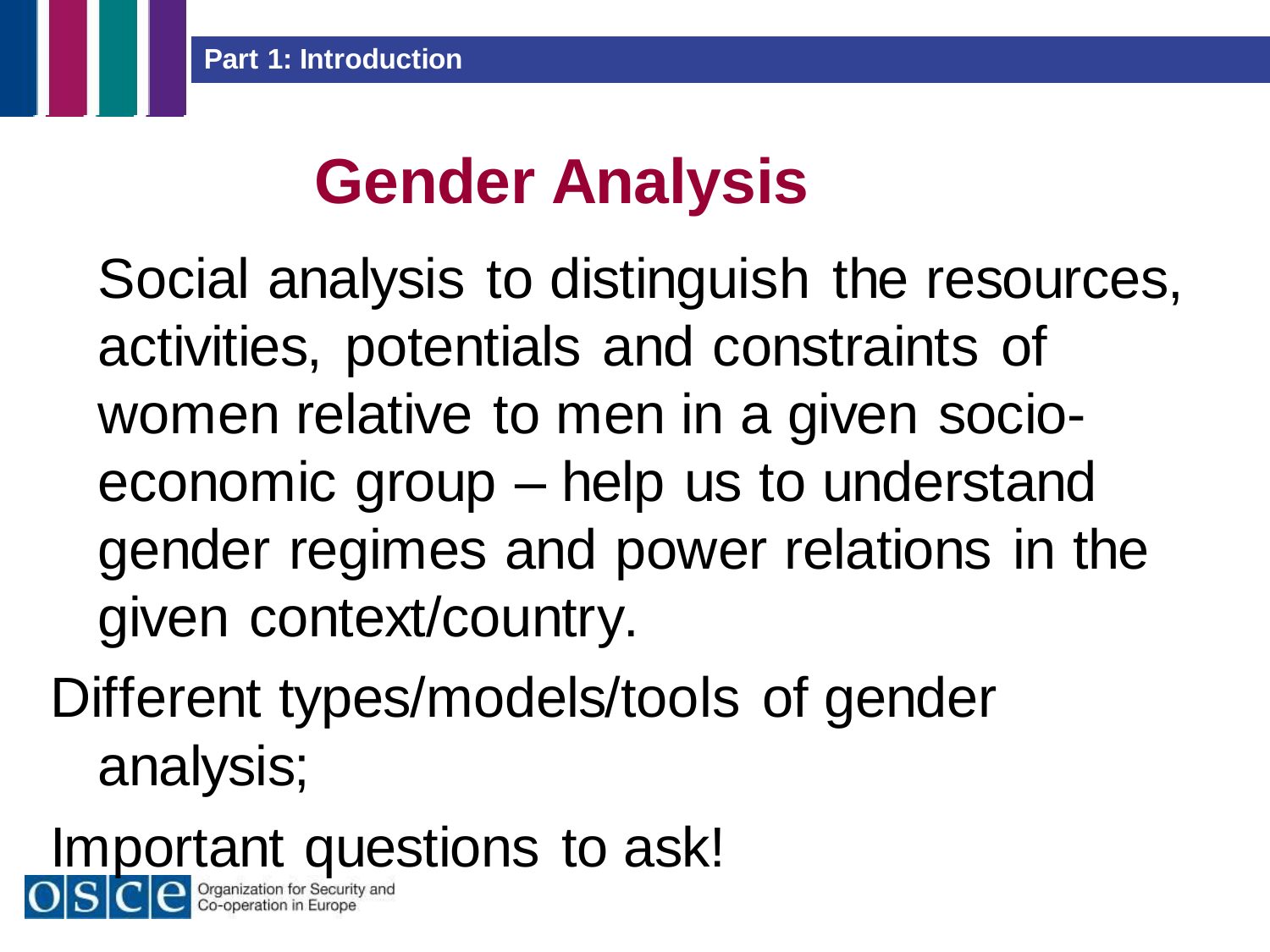

## **Part 2: Gender-related aspects of labour migration policies**



Organization for Security and<br>Co-operation in Europe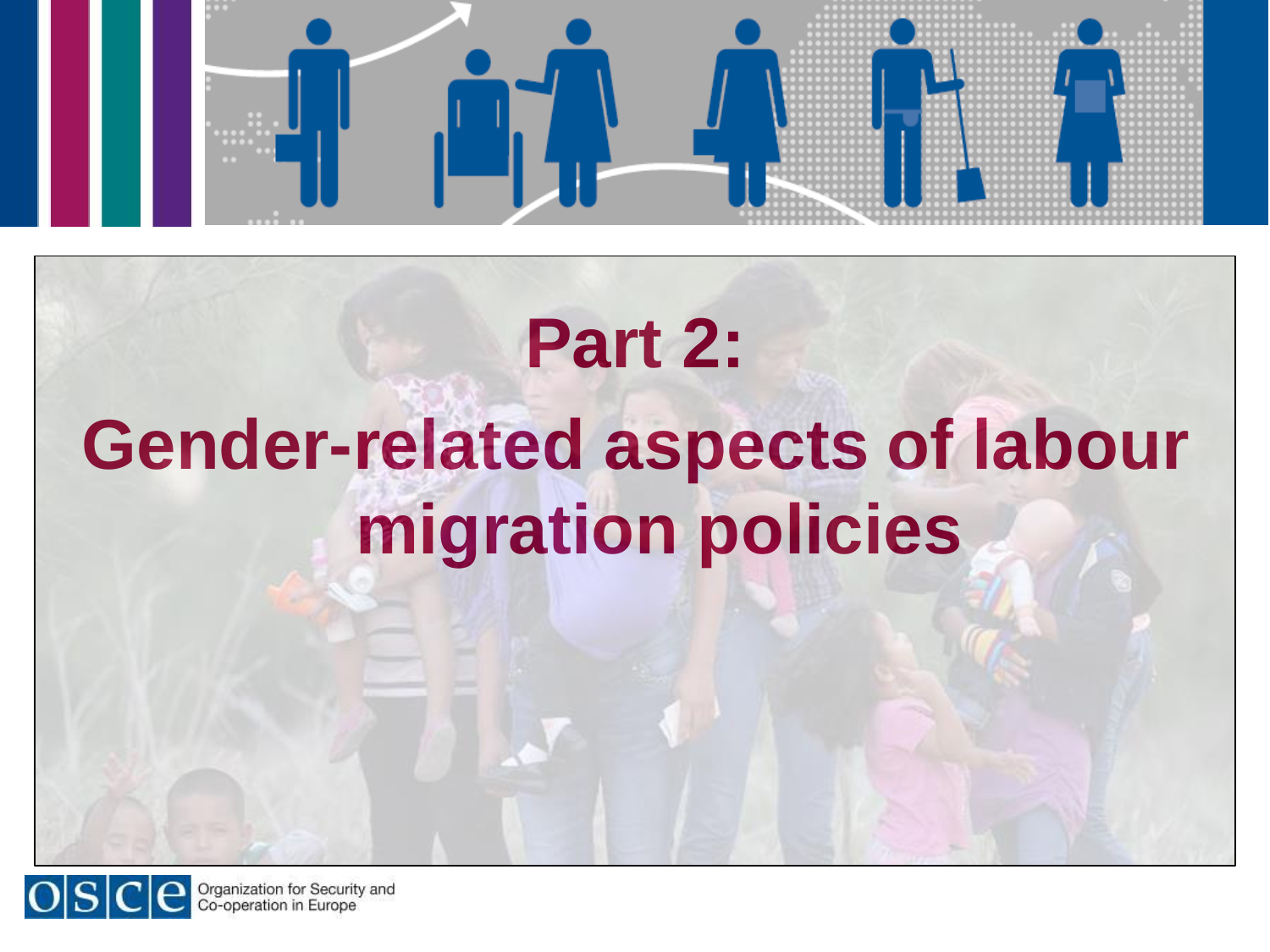#### **Module 1: Introduction to Gender and Labour Migration Part 2: Gender-related aspects of labour migration policies**

Vulnerabilities at Different Stages of the Migration Process\*

\*Source: Box 1.2. in Booklet 1 of Preventing Discrimination, Exploitation and Abuse of Women Migrant Workers: An Information Guide (Geneva: ILO, 2003)



|             | Box 1.3.<br>Vulnerabilities at different stages of the migration process |                                                                        |
|-------------|--------------------------------------------------------------------------|------------------------------------------------------------------------|
|             | <b>Migration Stage</b>                                                   | Vulnerabilities faced by female migrant workers                        |
|             | <b>Recruitment and Pre-</b>                                              | Illegal recruitment and trafficking<br>×.                              |
|             | departure                                                                | Excessive fees for placement and documents<br>٠.                       |
|             |                                                                          | Cheating and extortion by agencies and brokers<br>٠.                   |
|             |                                                                          | Non-existent jobs<br>٠.                                                |
|             |                                                                          | Inappropriate and expensive training programmes                        |
|             |                                                                          | Being locked up by recruiters, abuses in "training centres"<br>٠.      |
|             |                                                                          | Not being sent abroad at all<br>٠.                                     |
|             |                                                                          | Falsification of worker's identity                                     |
|             |                                                                          | Lack of information on terms and conditions of employment<br>٠.        |
|             | Journey                                                                  | <b>Expensive fares</b>                                                 |
|             |                                                                          | Unofficial transportation/smuggling<br>٠                               |
|             |                                                                          | Hazardous travel<br>٠                                                  |
|             |                                                                          | Victimization in transit<br>٠.                                         |
|             | Working and living                                                       | Contract substitution or contract violations<br>٠                      |
|             | abroad                                                                   | ٠.<br>Dependent employment relationship                                |
|             |                                                                          | Withholding of papers/documents<br>٠                                   |
|             |                                                                          | Poor working and living conditions<br>٠                                |
|             |                                                                          | Health and safety risks and lack of social protection<br>٠             |
|             |                                                                          | Non-payment of or unauthorized deductions from wages<br>п.             |
|             |                                                                          | Physical, psychological or sexual abuse or violence<br>٠               |
|             |                                                                          | Limited freedom of movement<br>٠.                                      |
|             |                                                                          | Lack/absence of information, access to services and redress<br>п.      |
|             |                                                                          | mechanisms                                                             |
|             | <b>Termination of</b>                                                    | No embassy or inadequate services provided by embassy<br>٠             |
|             |                                                                          | <b>Illegal</b> termination<br>٠                                        |
|             | contract                                                                 | Sudden, unjust termination<br>٠                                        |
|             |                                                                          | No place to stay before being sent home<br>٠<br>٠                      |
|             | <b>Return and</b>                                                        | Absence of complaint and redress procedure<br>٠                        |
|             |                                                                          | No alternative source of income, difficulties of finding<br>employment |
|             | Reintegration                                                            | ٠                                                                      |
|             |                                                                          | Extortion and overpricing of services by airport and customs           |
|             |                                                                          | personnel, moneychangers, etc.<br>Bankruptcy<br>٠.                     |
|             |                                                                          | Family problems, adjustment<br>$\blacksquare$                          |
| $S\epsilon$ |                                                                          | Social reintegration difficulties, particularly for survivors of<br>п. |
| Eu          |                                                                          | violence abroad                                                        |
|             |                                                                          | Danger of being re-trafficked.                                         |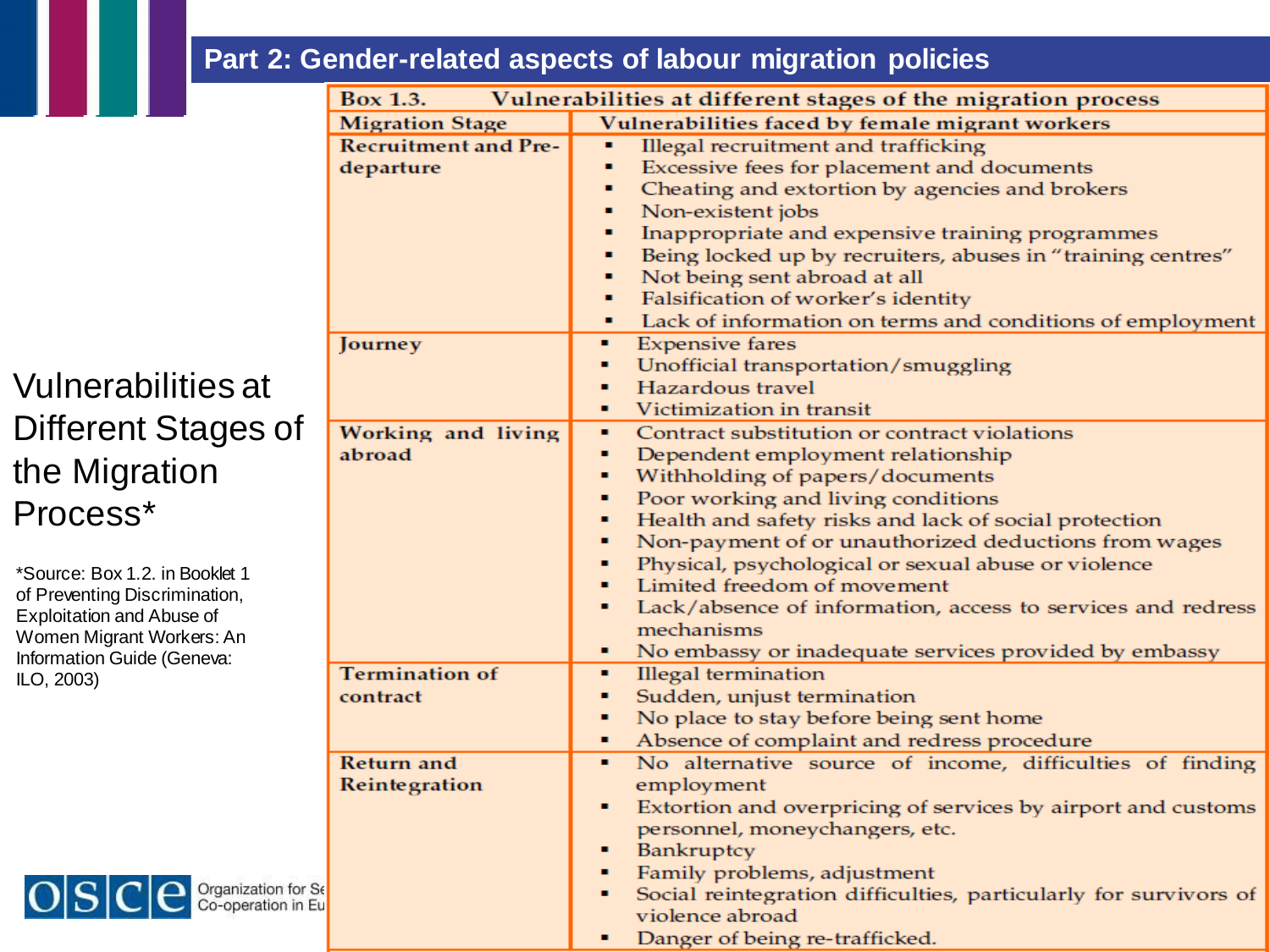

## **Part 3: Goals of gender-mainstreaming labour migration policies**



Organization for Security and<br>Co-operation in Europe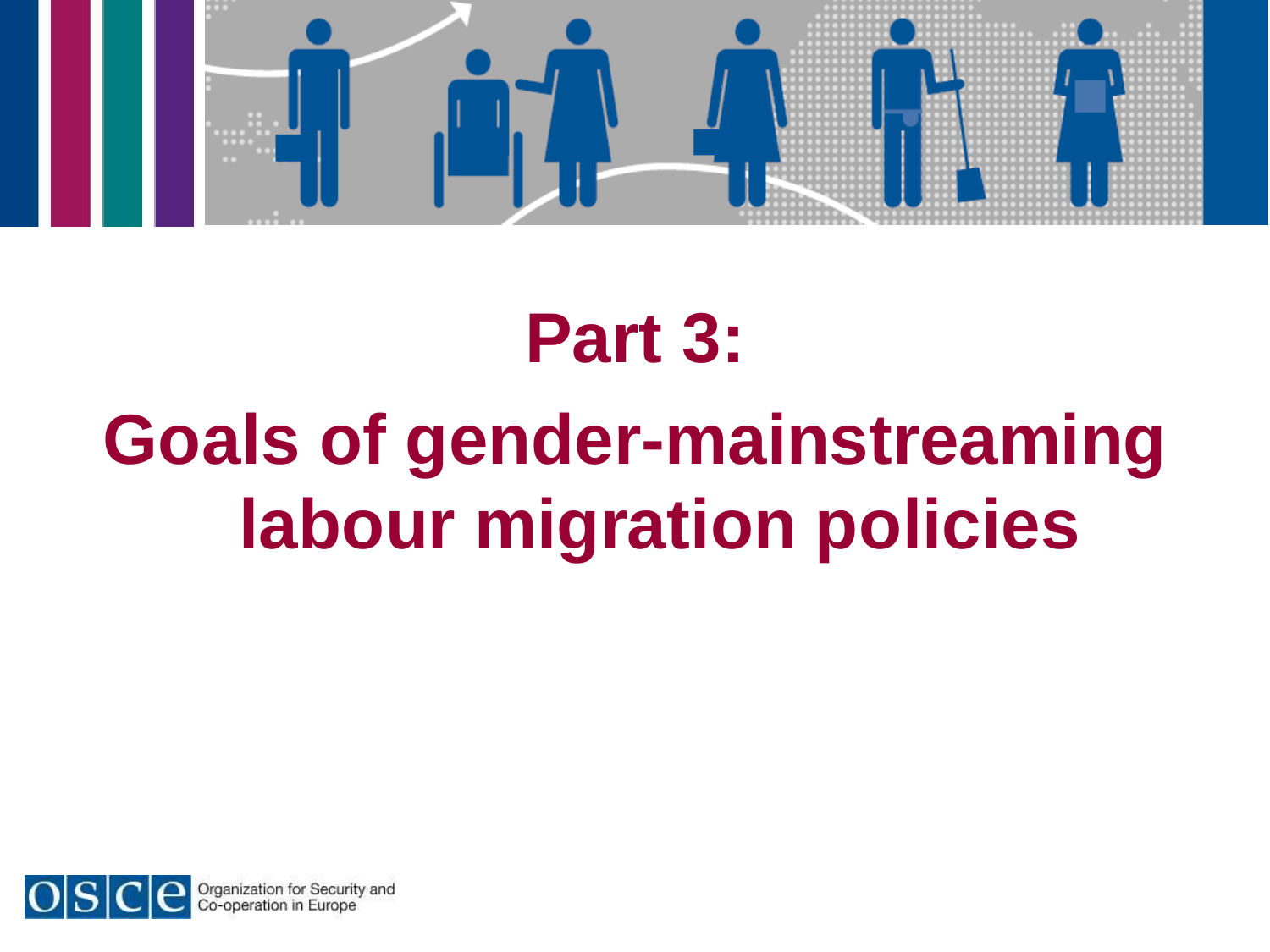# **General Strategies**

- Maximize remittance benefits
- Minimize brain drain and de-skilling
- Empowerment through better information
- Better info about labour markets in destination countries
- Formalizing informal workers